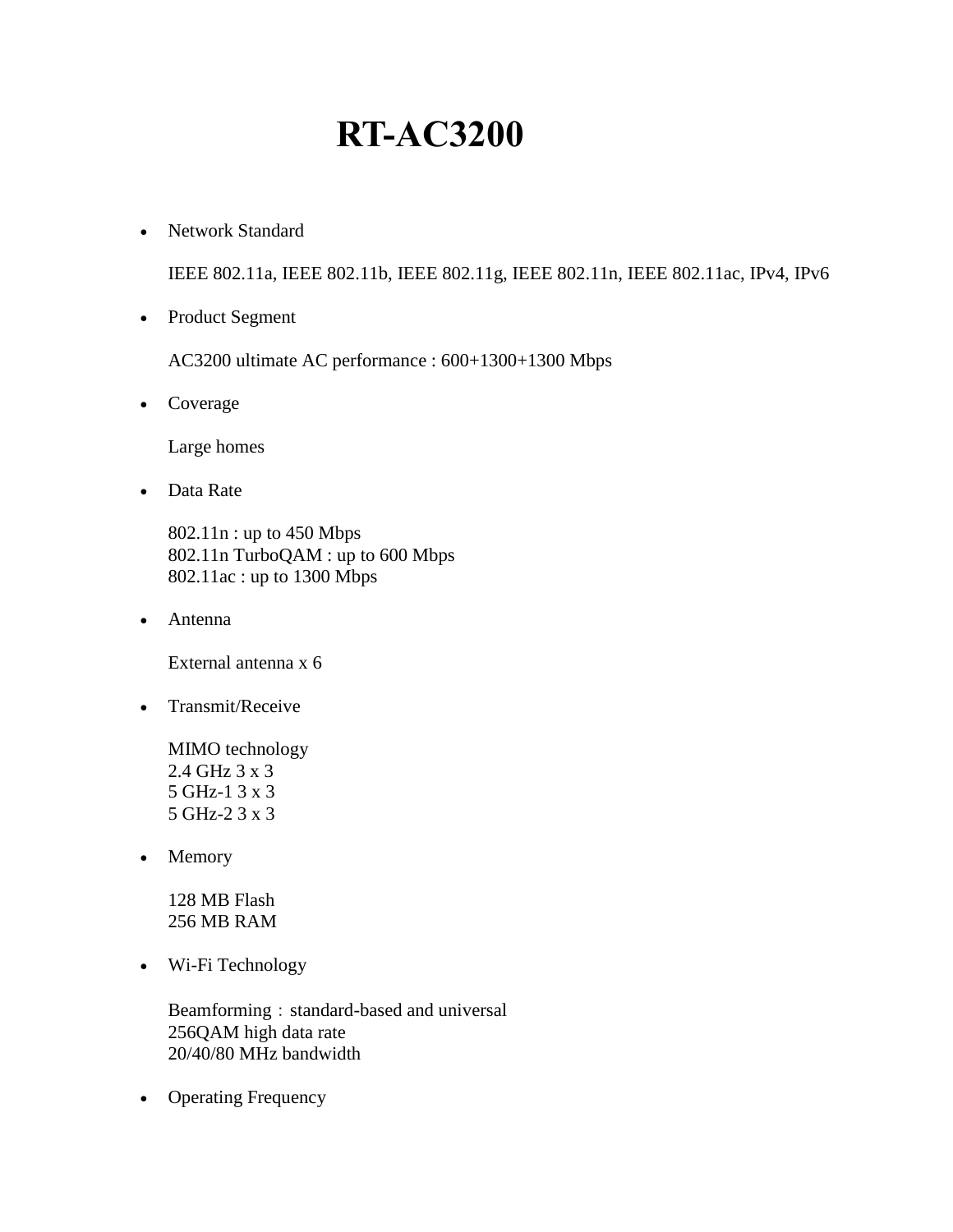2.4G Hz, 5 GHz-1, 5 GHz-2

• Encryption

64-bit WEP, 128-bit WEP, WPA2-PSK, WPA-PSK, WPA-Enterprise , WPA2-Enterprise , Radius with 802.1x, WPS support

• Firewall & Access Control

Firewall: SPI intrusion detection,DoS protection Access control: Parental control, Network service filter, URL filter, Port filter

• Management

UPnP, IGMP v1/v2/v3, DNS Proxy, DHCP, NTP Client, DDNS, Port Trigger, Virtual Server, DMZ, System Event Log

WAN Connection Type

Internet connection type : Automatic IP, Static IP, PPPoE(MPPE supported), PPTP, L2TP

• Ports

RJ45 for 10/100/1000/Gigabits BaseT for WAN x 1, RJ45 for 10/100/1000/Gigabits BaseT for LAN x 4 USB 2.0 x 1 USB 3.0 x 1

• Button

WPS Button, Reset Button, Power Button, Wireless on/off Button, LED on/off Button

• Features

**Airtime Fairness Smart Connect Traffic Analyzer Adaptive QoS AiProtection Parental Control Guest Network :** 2.4 GHz x 3, 5 GHz-1 x 3, 5 GHz-2 x 3 **VPN server :** IPSec Pass-Through, PPTP Pass-Through, L2TP Pass-Through, PPTP Server, OpenVPN Server **VPN client :** PPTP client, L2TP client, OpenVPN client **Mac OS Backup**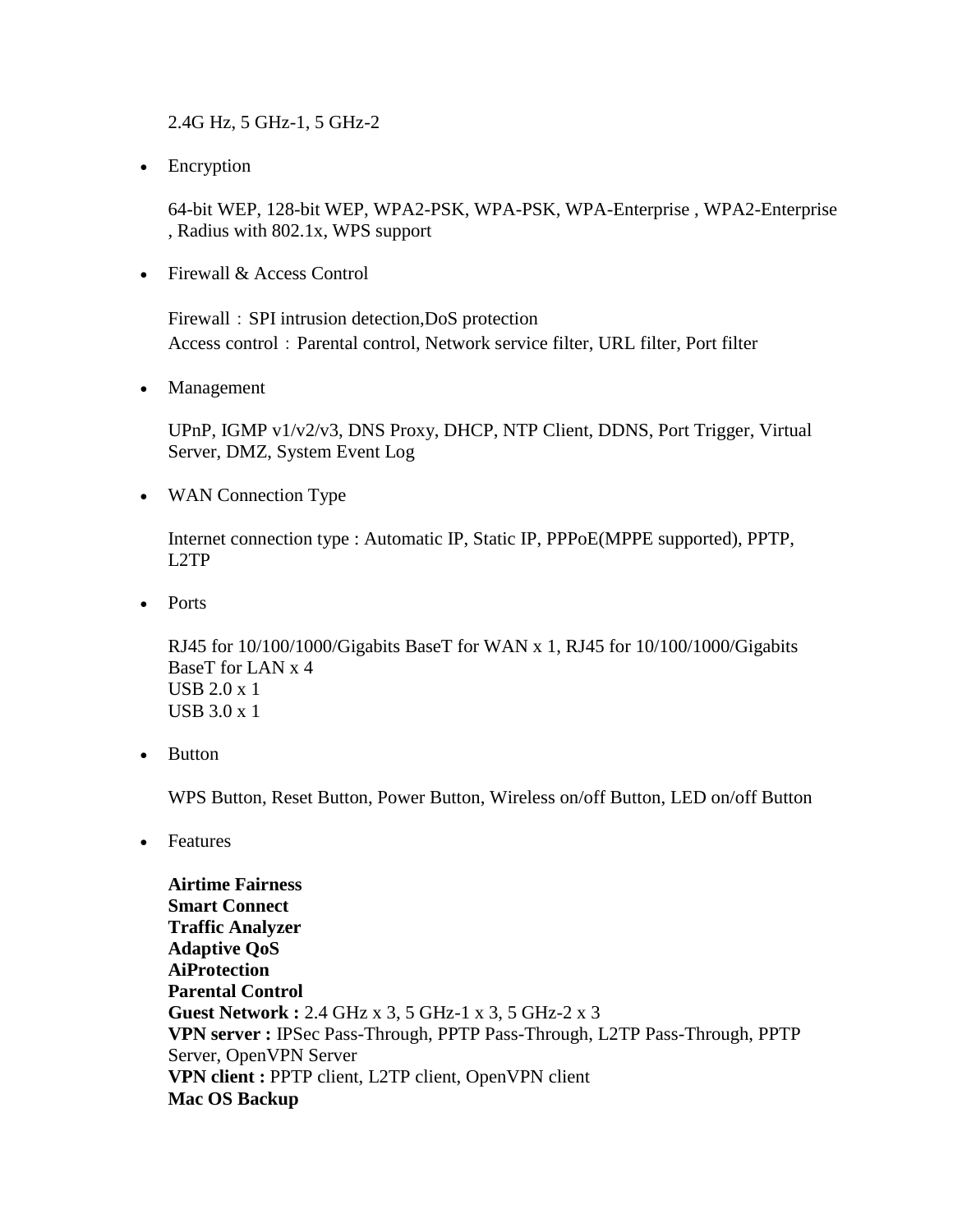#### **Enhanced media server (AiPlayer app compatible)**

- Image : Jpeg

- Audio : mp3, wma, wav, pcm, mp4, lpcm, ogg

- Video : asf, avi, divx, mpeg, mpg, ts, vob, wmv, mkv, mov

**AiCloud** personal cloud service

## **3G/4G** data sharing

### **Printer Server**

- Multifunctional printer support (Windows only)
- LPR protocol support

#### **Download Master**

- Support bt, nzb, http, ed2k
- Support encryption, DHT, PEX and magnet link
- Upload and download bandwidth control
- Download scheduling

**AiDisk** file server

- Samba and FTP server with account management **Dual WAN**

**IPTV support**

- **Roaming Assist**
- LED Indicator

Power x 1 Wireless x 2 WAN x 1 LAN x 4 WPS x 1

• Power Supply

AC Input : 110V~240V(50~60Hz) DC Output : 19 V with max. 2.37 A current

OS Support

Windows<sup>®</sup> 10 Windows® 8.1 Windows® 8 Windows® 7 Windows® Vista Windows® 2000 Windows® ME Windows® XP Windows® Server 2003 Windows® Server 2008 Mac OS X 10.1